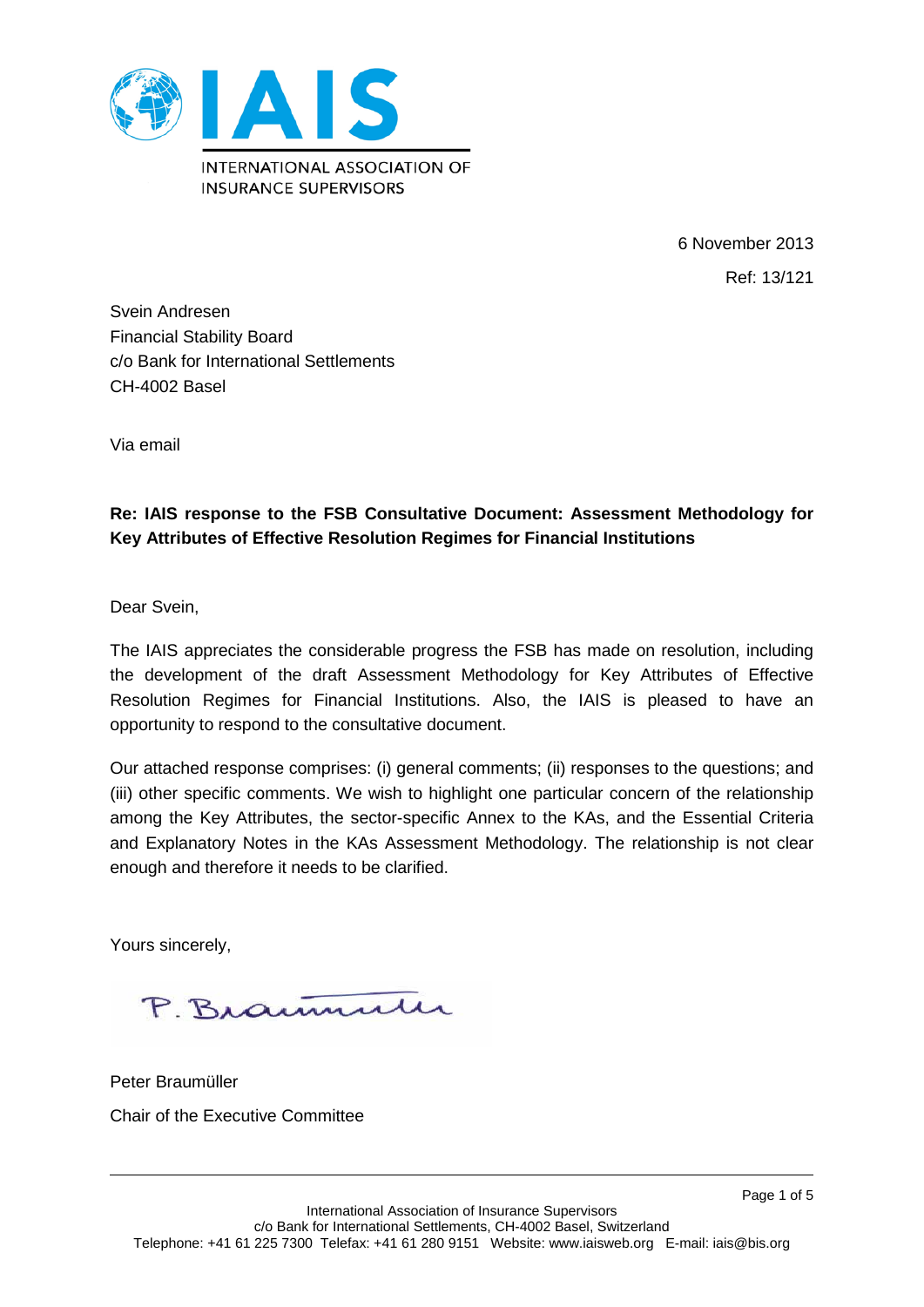

# **IAIS response to the draft Assessment Methodology for Key Attributes of Effective Resolution Regimes for Financial Institutions**

### **1. General comments**

- The IAIS requests the FSB to clarify the relationship among the Key Attributes (KAs), the sector-specific Annex to the KAs (KA Annex), and the Essential Criteria (EC) and Explanatory Notes (EN) in the KAs Assessment Methodology (KAAM). In particular, the following need to be addressed.
	- $\triangleright$  The status of the EC as well as the relationship between the KAs and the EC should be clarified, including in so far as this applies to the Annexes. The IAIS understands that the KAs are an overarching international standard for resolution as was expressed in the press release on 4 November 2011 and that the KAAM is being developed to "*guide the assessment of a jurisdiction's compliance with the Key Attributes and also to serve as guidance to jurisdictions that are adopting or amending national resolution regimes to implement the Key Attributes*" and thus does not itself provide any standards. However, the definition of the EC, "*[T]he EC set out minimum requirements for effective resolution regimes…*" (page 9 of the draft KAAM), appears to be inconsistent with this position and seems to imply compliance is expected with not only the KAs but also the EC. This inconsistency in the status of the EC needs to be clarified.
	- $\triangleright$  The KA Annex should not be referred to in the EC if the EC are still expected to provide minimum requirements despite the comment above. The status of the KA Annex is not necessarily clear in the current draft. It is clearly stated in the KAAM (page 1) that "*The Annexes to the Key Attributes do not form part of the standard that is subject to assessment under this methodology.*" However, other parts of the KAAM appear to be inconsistent with this statement, as the KA Annex is referred to in some EC (such as EC 2.3.1, 2.3.2, 10.1.1, 10.2.3, and 11.6.1) that "*set out minimum requirements*" as noted above.
- The methodology should retain sufficient flexibility in the way implementation of the KAs is assessed. Specifically, there should be allowances made for the resolution regime to take account of jurisdictional-specific features in the organisation and business models of financial institutions. Where relevant, the assessment should address practical implementation of the requirements of the KAs to establish whether it achieves the intended effect or outcome of the relevant specific KA. As noted in the previous version of the draft methodology (but then omitted from the consultation document itself), there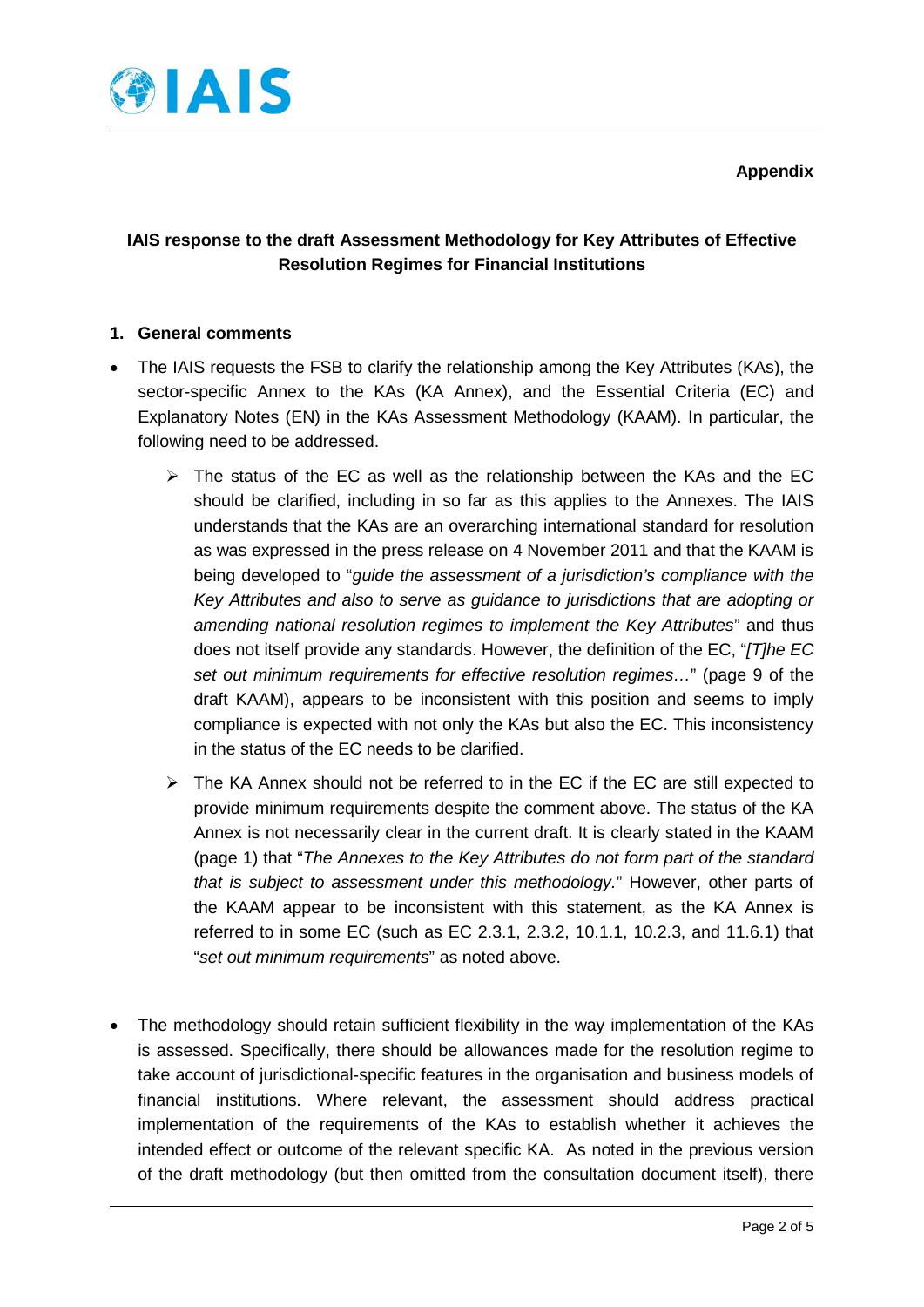

may also be cases where a jurisdiction can demonstrate that compliance with a KA has been achieved through laws, rules or practices separate from the resolution regime(s) under assessment.

#### **2. Responses to the questions**

| Question       |           | IAIS response                                                                                                                                                                                                                                                                                                                                                                                                                                                                                                                                                                                                                                                                                                                                                                           |
|----------------|-----------|-----------------------------------------------------------------------------------------------------------------------------------------------------------------------------------------------------------------------------------------------------------------------------------------------------------------------------------------------------------------------------------------------------------------------------------------------------------------------------------------------------------------------------------------------------------------------------------------------------------------------------------------------------------------------------------------------------------------------------------------------------------------------------------------|
| 1              | $\bullet$ | The IAIS considers that there is no need to have further specific additions to<br>the EC. If outcomes from pilot assessments are that further sector-specific<br>guidance is needed, the IAIS will look into developing such guidance.                                                                                                                                                                                                                                                                                                                                                                                                                                                                                                                                                  |
| $\overline{2}$ | $\bullet$ | See response to Q1.                                                                                                                                                                                                                                                                                                                                                                                                                                                                                                                                                                                                                                                                                                                                                                     |
| 4              | ٠         | All assessors are expected to have expertise in resolution and financial<br>regulation and therefore no additional guidance is considered necessary.                                                                                                                                                                                                                                                                                                                                                                                                                                                                                                                                                                                                                                    |
|                | ٠         | Regarding (a), the IAIS believes that assessors should not be allowed to<br>make any determination as to which firms are systemic in a jurisdiction. It is<br>apparent that G-SIIs are identified based on the IAIS Assessment<br>Methodology, "Global Systemically Important Insurers: Initial Assessment<br>Methodology," published in July 2013. With respect to D-SIIs, if any, they<br>should be identified in an objective and transparent methodology which will be<br>developed by national authorities (in consideration of guidance which may be<br>developed by the IAIS as necessary). Therefore, there should be no discretion<br>given to assessors to make determination in isolation as this could cause<br>conflict with the above mentioned identification processes. |
|                | ٠         | Regarding (b), the IAIS is of the view that Key Attributes that are addressed to<br>G-SIFIs should be applied only to G-SIFIs for the assessment purpose.<br>National authorities may think of applying KAs that are designed for G-SIFIs<br>to non-G-SIFI firms on a voluntary basis, but the scope of the assessment<br>should not be broadened.                                                                                                                                                                                                                                                                                                                                                                                                                                      |
| 5              | $\bullet$ | The IAIS considers the preconditions to be appropriate.                                                                                                                                                                                                                                                                                                                                                                                                                                                                                                                                                                                                                                                                                                                                 |
| 6              | $\bullet$ | With regard to the 1 <sup>st</sup> question, until the status of the EC and EN, the annexes<br>and the extent of their applicability is made clearer, it is not clear if the<br>assessment methodology is acceptable.                                                                                                                                                                                                                                                                                                                                                                                                                                                                                                                                                                   |
|                |           | With regard to the $2^{nd}$ and $3^{rd}$ questions, if the intention of the $3^{rd}$ question is<br>whether proportionality needs to be taken into account in the assessment of a<br>jurisdiction as home or key host jurisdictions of G-SIFIs, the response is "yes."<br>The IAIS is of the view that proportionality should be taken into account within<br>the assessment.                                                                                                                                                                                                                                                                                                                                                                                                           |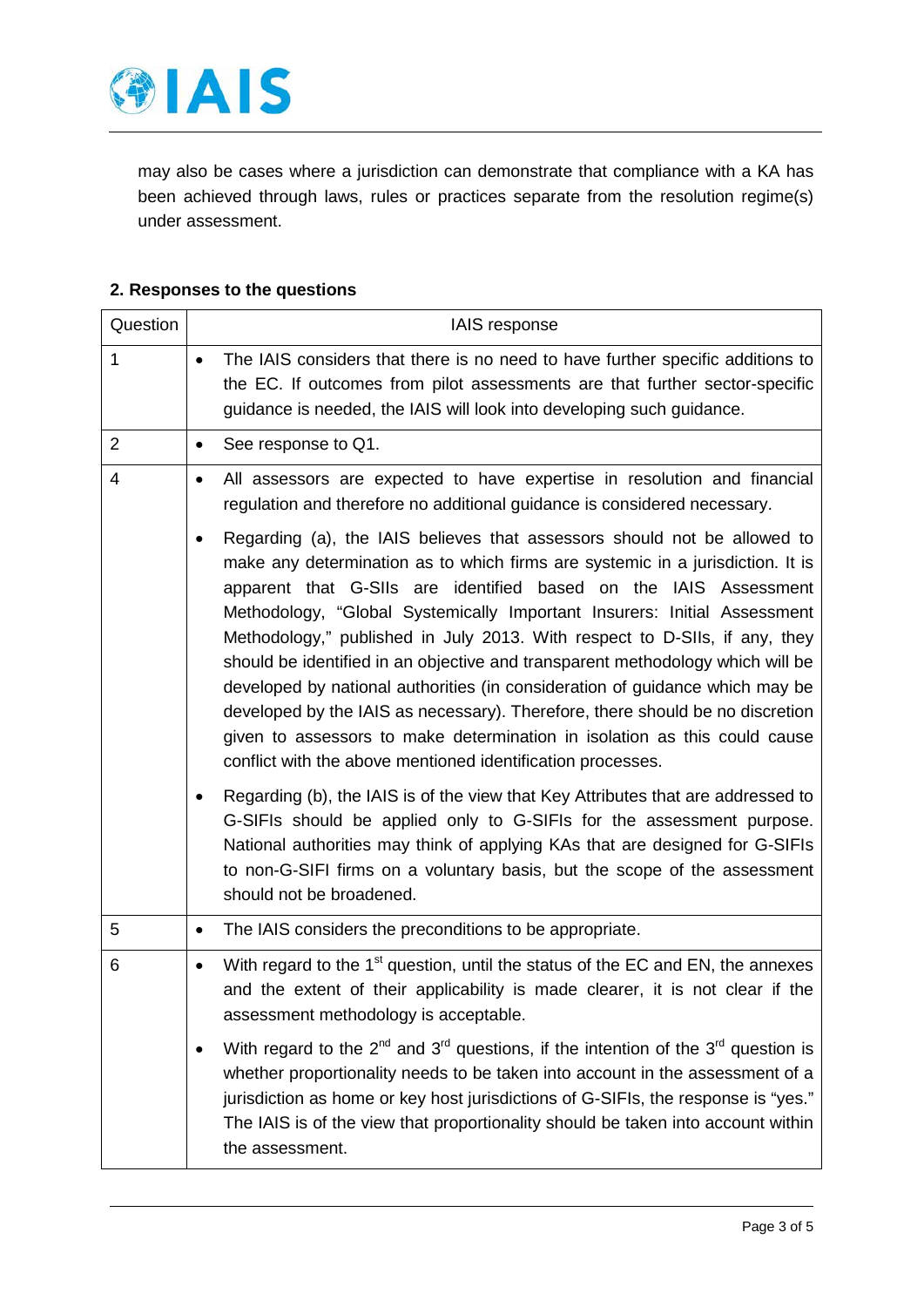

|  | The IAIS does not see the necessity of further elaboration at this stage.        |
|--|----------------------------------------------------------------------------------|
|  | However, after the pilot assessments planned may result in a reconsideration     |
|  | of the need for further elaboration but this should only be considered after the |
|  | pilots.                                                                          |

# **3. Other specific comments**

| Section/paragraph                              | Comment                                                                                                                                                                                                                                                                                                                                                                                                                                                                                                                                               |
|------------------------------------------------|-------------------------------------------------------------------------------------------------------------------------------------------------------------------------------------------------------------------------------------------------------------------------------------------------------------------------------------------------------------------------------------------------------------------------------------------------------------------------------------------------------------------------------------------------------|
| III.<br>Essential<br>А.<br>criteria (EC)       | The following paragraph should be deleted as they contradict the<br>$\bullet$<br>purpose of the KA Assessment Methodology (KAAM) stated in<br>Section II on page 8 ("[T]he purpose of the methodology is to guide<br>the assessment of a jurisdiction's compliance with the Key<br>Attributes.").                                                                                                                                                                                                                                                     |
|                                                | The EC set out minimum requirements for effective resolution regimes<br>which apply to all jurisdictions as regards their resolution regimes for<br>financial institutions that could be systemically significant or critical in<br>the event of failure (unless it is explicitly indicated that particular EC<br>apply only to jurisdictions that are home or key host to a G-SIFI).                                                                                                                                                                 |
| III. C. Four-grade<br>assessment scale         | The $2^{nd}$ sentence of the $4^{th}$ paragraph on page 11 should be<br>modified as follows.                                                                                                                                                                                                                                                                                                                                                                                                                                                          |
|                                                | For instance, in a jurisdiction with separate resolution regimes for G-<br>SIFIs banks and insurers, when assessing the implementation of KA 3<br>(resolution powers), an assessor will first have to assess whether each<br>regime provides a resolution authority with the resolution tools specified<br>in KA 3 that are relevant for the sector in question.                                                                                                                                                                                      |
|                                                | With regard to grading, while recognising that many of the KA are<br>related, it is a concern that the cross referencing of grading<br>throughout the document may unnecessarily complicate the grading<br>or result in double jeopardy issues, whereby one weakness in a<br>jurisdiction's regime results in multiple downgradings. Eg: EN 12.1<br>(a) Consistency with Relation to KA 7.6 and KA 9.1 - A jurisdiction<br>can only be graded as compliant with KA 12.1 if its grading of KA<br>7.6 and 7.7 – KA 9.1 is at least 'largely compliant". |
| F.<br>Ш.<br>Recommended<br>actions<br>("Action | The IAIS agrees that the KAs need to be implemented in an<br>effective and consistent manner across jurisdictions as stated in the<br>KAs (i.e. the "Foreword" section). However, it should not be a role<br>of assessors to develop a formal action plan (noting that it is not                                                                                                                                                                                                                                                                      |